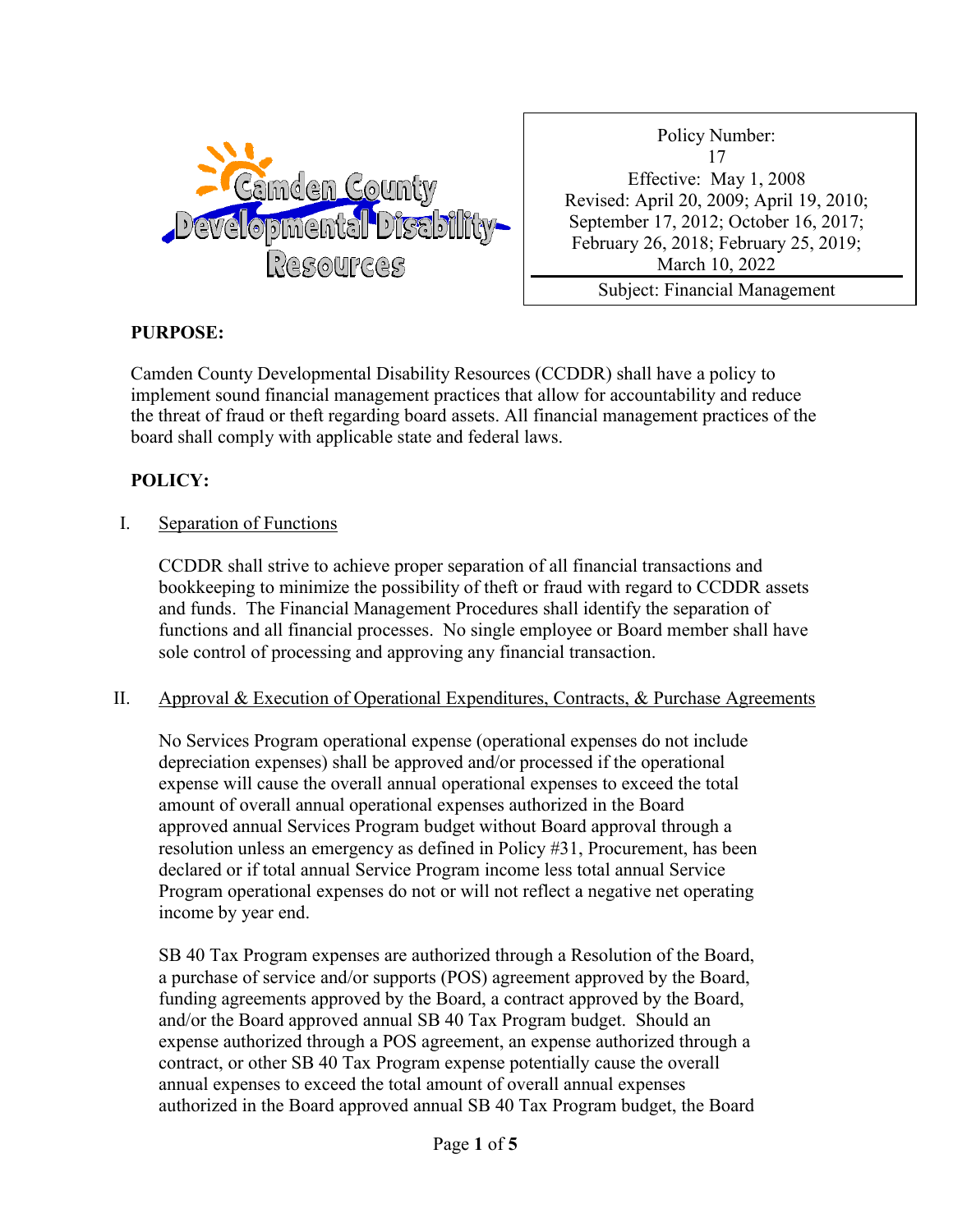shall ensure there are sufficient funds available by year end to pay for the expense and all other remaining expense obligations.

No expenditure shall be authorized if there is a potential conflict of interest without first being reviewed and approved by the Board through a resolution. All Board members shall have access to CCDDR financial records and may request documentation on any financial transaction at any time. The Board shall receive a monthly summary of all checks written the previous month on all CCDDR banking accounts and shall approve these payments/expenditures as part of the monthly financial statements.

The Executive Director, Board Chairperson, or other agency administrative designee may execute purchases, contracts, funding agreements, and POS agreements as necessary when authorized through the fiscal budget approval process as identified in Policy #18, Annual Budgeting Process; emergency procurement authority as identified in Policy #31, Procurement; and the procurement process not requiring a formal competitive bidding process as identified in Policy #31, Procurement. Contracts, funding agreements, POS agreements, or other related instruments resulting from a Request for Proposals (RFP) or Notice of Funding Available (NOFA) as identified in the formal competitive bidding process in Policy #31, Procurement, must be approved by the Board of Directors, and they can be signed by the Executive Director, Board Chairperson, or other agency administrative designee after approval. The signing of contracts, POS agreements, or other related instruments may be witnessed, if applicable and/or necessary, by the Compliance Manager, Accounting Manager, or other agency administrative designee.

CCDDR must have adequate funds available to pay any contractual amounts. Unless otherwise provided by law, a contract or agreement for the purchase of supplies or services/supports may be entered into for any period of time deemed to be in the best interests of CCDDR, provided the term of the contract and conditions of renewal or extension, if any, are included in the competitive bidding process as identified in Policy #31, Procurement, and funds are available for the contract or agreement period at the time the contract or agreement is executed. If funds are longer available to support continuation of performance in subsequent fiscal periods of a multi-term contract or agreement, the contract or agreement shall be cancelled, and the contractor shall be reimbursed for a reasonable value of any non-recurring costs incurred but not amortized in the price of the supplies or services/supports delivered under the contract or agreement. The cost of cancellation may be paid from any operational, unrestricted, operational reserves, or other restricted funds available.

## III. Signing of Checks

All checks, drafts, and other evidence of indebtedness issued in the name of CCDDR must have the signature of two officers of CCDDR, or one officer and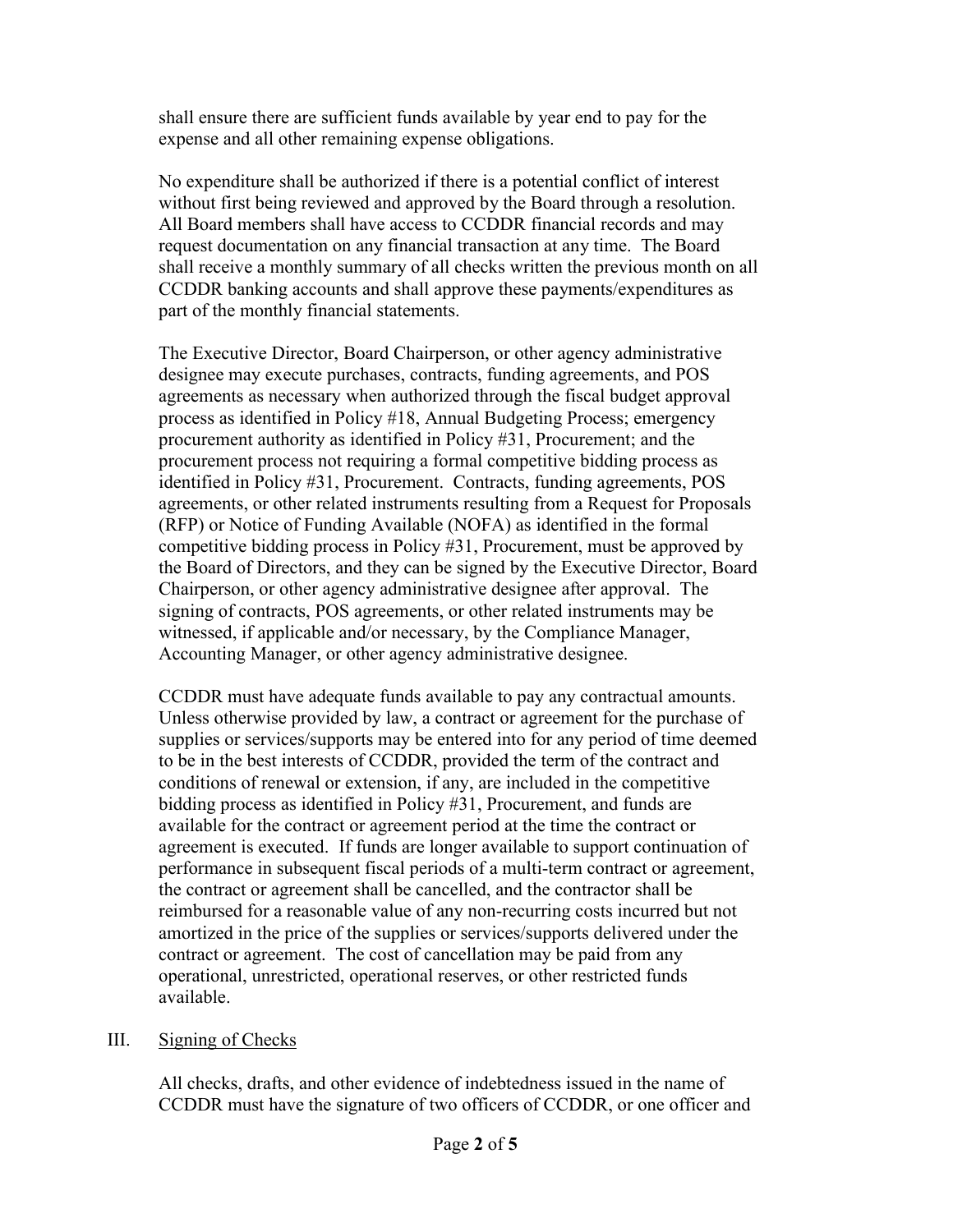the Executive Director. Persons signing checks shall also be provided copies of invoices that checks are being prepared for as a means of verifying the accuracy and validity of payments. All officers authorized to sign checks as well as the Executive Director shall be covered by a blanket fidelity bond, surety bond, or other similar insurance policy as described in Article IX of the Bylaws.

#### IV. Financial Accounting

CCDDR will conduct its financial accounting under the premise of the Proprietary Fund Accounting System, Enterprise Fund accounting principles (accrual basis). This is needed to account for operations that are financed and operated in a manner similar to private business enterprises, where the intent of the Board is to show that costs (expenses, including depreciation) of providing goods or services to the general public on a continuing basis be financed or recovered primarily through user charges and that periodic determination of revenues earned, expenses incurred, and/or net income is appropriate for capital maintenance, public policy, management control, accountability, or other purposes. The accounting and recording of financial transactions shall be done internally and the processes will be identified in the Financial Management Procedures. CCDDR may utilize the services of a CPA to supplement its accounting systems, recording, or reporting in whole or in part if the need arises and is justified.

### V. Fixed Assets

CCDDR shall maintain a list of all fixed assets with a usable life of over 1 year and an original purchase price of \$1,000 or more. This list shall document the item, date of purchase, amount of purchase, model number (if applicable), serial number (if applicable), physical location, and date/method of disposition (if applicable). Any items determined to be fixed assets under prior criteria shall remain as such for their useful life. All CCDDR property shall be tagged with property control stickers, if practical. Prior to disposing of any fixed asset of the board, the Executive Director, Board Chairperson, or other agency administrative designee must first declare the asset as inoperable/unusable or surplus property. For fixed assets whose original individual purchase price was \$6,000 or more prior to September 9<sup>th</sup>, 2021, or \$12,000 or more on or after September  $9<sup>th</sup>$ , 2021, the CCDDR Board of Directors must approve of the disposal or sale of the fixed asset. The fixed asset list shall be updated annually.

#### VI. Board Investments

CCDDR may maintain fund balances carried over from prior years or excess funds during the current year. The Board may invest these funds at its discretion into investment accounts. All Board-controlled investments shall comply with Policy #27, Investment of Board Funds.

#### VII. Unaudited Financial Statements

Unaudited Financial statements shall be completed monthly for the Board's review and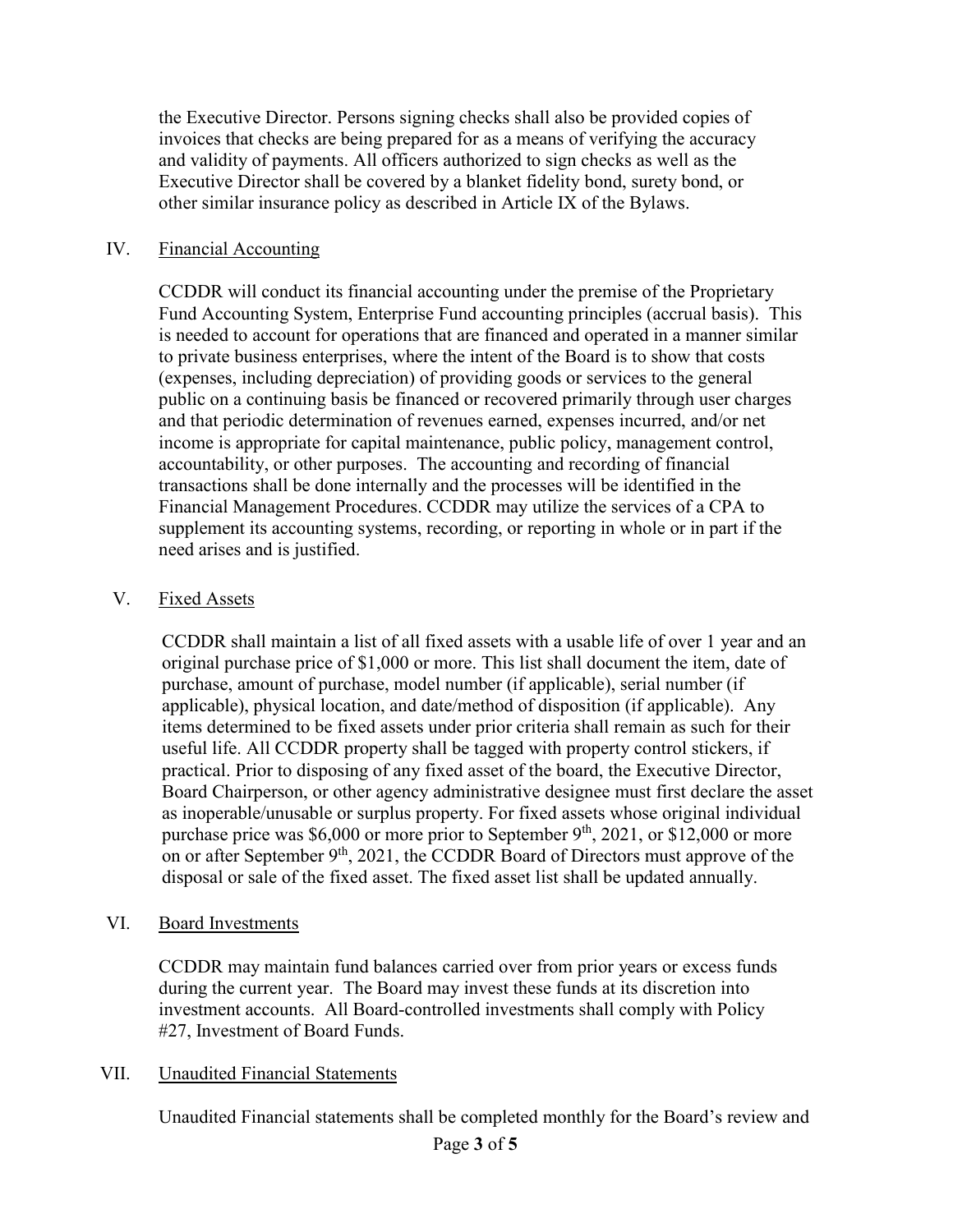approval. Financial statements are to include a profit and loss statement for the previous month, a year-to-date profit and loss statement as of the last day of the previous month, a year-to-date balance sheet as of the last day of the previous month, a cash flow statement for the previous month, and a year-to-date cash flow statement as of the last of day of the previous month. The format of the profit and loss statements shall show budgeted vs. actual revenues and expenditures for the previous month and the fiscal year-to-date as of the last day of the previous month. Each of these reports shall reflect a separation of the SB 40 Tax Program transactions and the Services Program transactions. The profit and loss statements shall also reflect the variances. The Executive Director, Accounting Manager, or other agency administrative designee shall also provide a synopsis of the variances. Copies of the reports shall be posted on CCDDR's Web site for public viewing.

### VIII. Sharing of Financial Data with Stakeholders

Year-end financial data shall also be shared with CCDDR stakeholders by incorporating this data within CCDDR's Annual Report, which shall be posted on CCDDR's Web site for viewing by the public and any other interested parties.

### IX. Annual Audit

CCDDR shall obtain an independent audit of all agency finances from a Certified Public Accountant annually. The audit shall include reports on CCDDR's compliance with internal controls related to financial statements and applicable laws, regulations, contracts, agreements, and grants in accordance with Governmental Auditing Standards, as well as compliance with Circular A-133, "Audits of States, Local Governments, and Nonprofit Organizations," and/or any applicable superseding supplements or publications hereafter. The annual audit shall contain a Management Letter in which findings and recommendations are provided.

#### X. Pledged Securities

CCDDR shall obtain pledged securities from financial institutions in which the account balance is or may exceed \$250,000.

## XI. Petty Cash

CCDDR may maintain a petty cash fund to meet immediate and relatively minor purchases of the agency. An amount of no more than \$25.00 may be maintained in the petty cash fund. A ledger shall document all purchases from petty cash, and signed receipts shall be stapled to the petty cash ledger. The petty cash fund shall be reconciled monthly.

## XII. Business Credit Accounts

CCDDR shall maintain credit accounts at selected places of business for office

## Page **4** of **5**